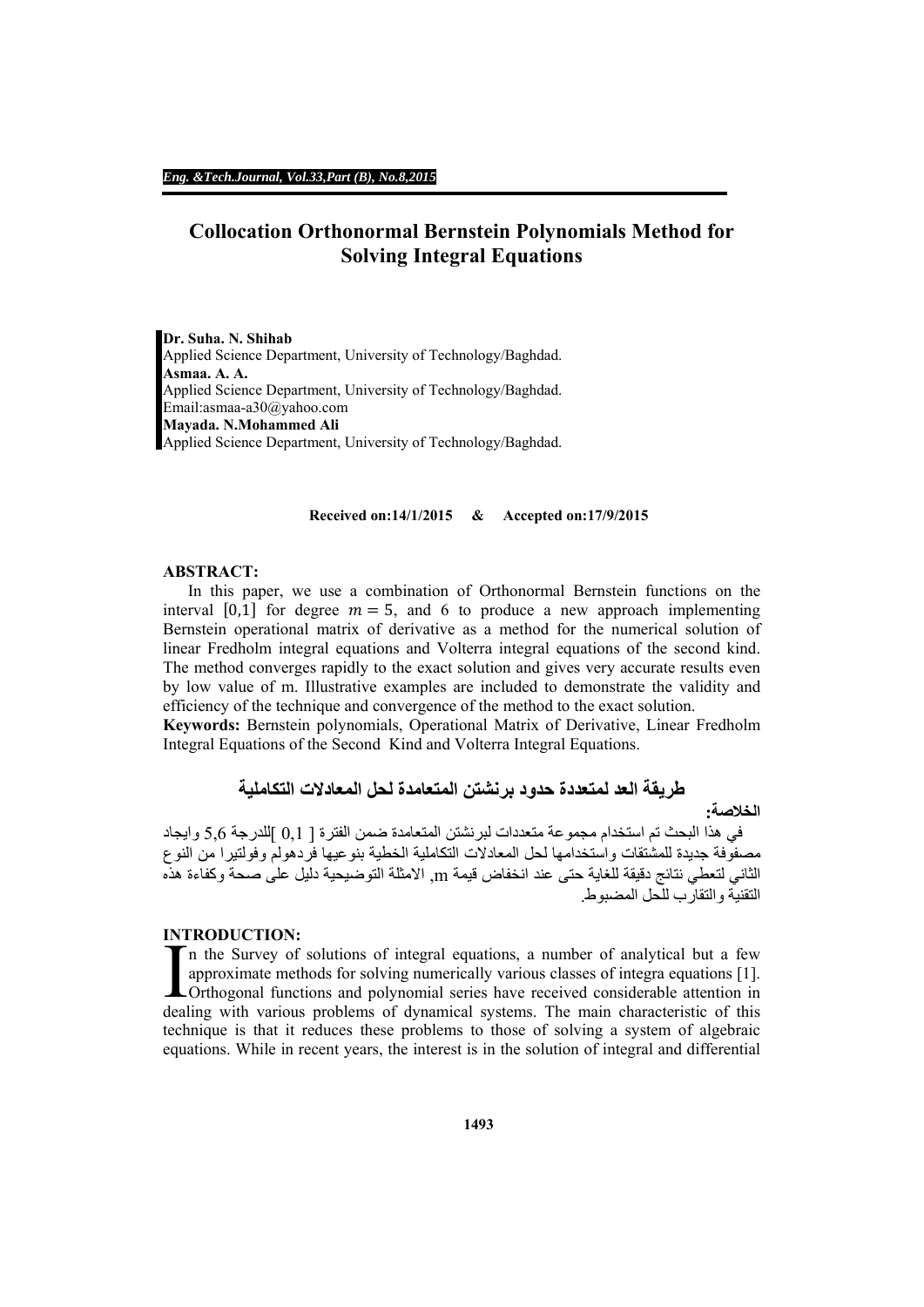equations, such as Fredholm, Volterra, and integro-differential equations. The general form of Fredholm, Volterra integral equations of the second kind respectively are **1-** Freholm integral equation: (FIE)

1- **From integral equation:** (FIE)  
\n
$$
u(x) = g(x) + \int_{a}^{b} k(x, t)u(t)dt
$$
\n
$$
u(x) = f(x) + \int_{0}^{x} k(x, t)u(t)dt
$$
\n
$$
x \in [0,1] \quad ... (1)
$$
\n
$$
x \in [0,1] \quad ... (2)
$$

 Integral equations are widely used for solving many problems in mathematical physics and engineering. In recent years, many different basic functions have been used to estimate the solution of integral equations, such as Block-Pulse functions [2, 3], Hybrid Legendre and Block-Pulse functions. Bernstein polynomials play a prominent role in various areas of mathematics. These polynomials have been frequently used in the solution of integral equations, differential equations and approximation theory, see [4]. Recently the various operational matrices of the polynomials have been developed to cover the numerical solution of differential, integral and integro-differential equations. In [5] the operational matrices of Bernstein polynomials are introduced. Yousefi et al.in [6], [7] and [8] have presented Legendre wavelets and Berntein operational matrices and used them to solve miscellaneous systems. Another motivation is concerned with the direct solution techniques for solving the Fredholm and Volterra integral equations respectively on the interval [0,1] using the method based on the derivatives of orthonormal (Bpolynomials) sense for m=5 and 6. Finally, the accuracy of the proposed algorithm is demonstrated by test problems.

#### **Bernstein Polynomials (B-Polynomials):**

 The Bernstein Polynomials (B-Polynomials) [9],[13], are some useful polynomials defined on [0,1]. The Bernstein Polynomials of degree m form a basis for the power polynomials of degree m. we can mentioned, B-Polynomials are aset of Polynomials

$$
B_{k,m}(x) = {m \choose k} x^{k} (1-x)^{m-k} \quad k = 0,1,...,m
$$
  
Where  

$$
{m \choose k} = \frac{m!}{k!(m-k)!}
$$
 and  $B_{k,m} = 0$  for  $k < m$  or  $k > m$ 

 Note that each of these m+1 Polynomials having degree m and they form a partition of unitty, i.e

 $\sum_{k=0}^{m} B_{k,m}(x) = 1$ , also  $B_{k,m}(x)$  in which  $k \notin \{0, m\}$  has asingle unique local maximum of  $k^k m^{-m} (m-k)^{m-k} {m \choose k}$ , it can provide flexibility applicable to impose boundary conditions at the end points of the interval. First derivative of the generalized Bernstein basis polynomials.

$$
\frac{d}{dx}B_{k,m}(x) = m[B_{k-1,m-1}(x) + B_{k,m-1}(x)] \tag{4}
$$

In this paper, we use 
$$
\mathcal{Y}_m(x)
$$
 notation to show  
\n
$$
\mathcal{Y}_m(x) = [B_{0m}(x), B_{1m}(x), ..., B_{mm}(x)]^T
$$
\n...(5)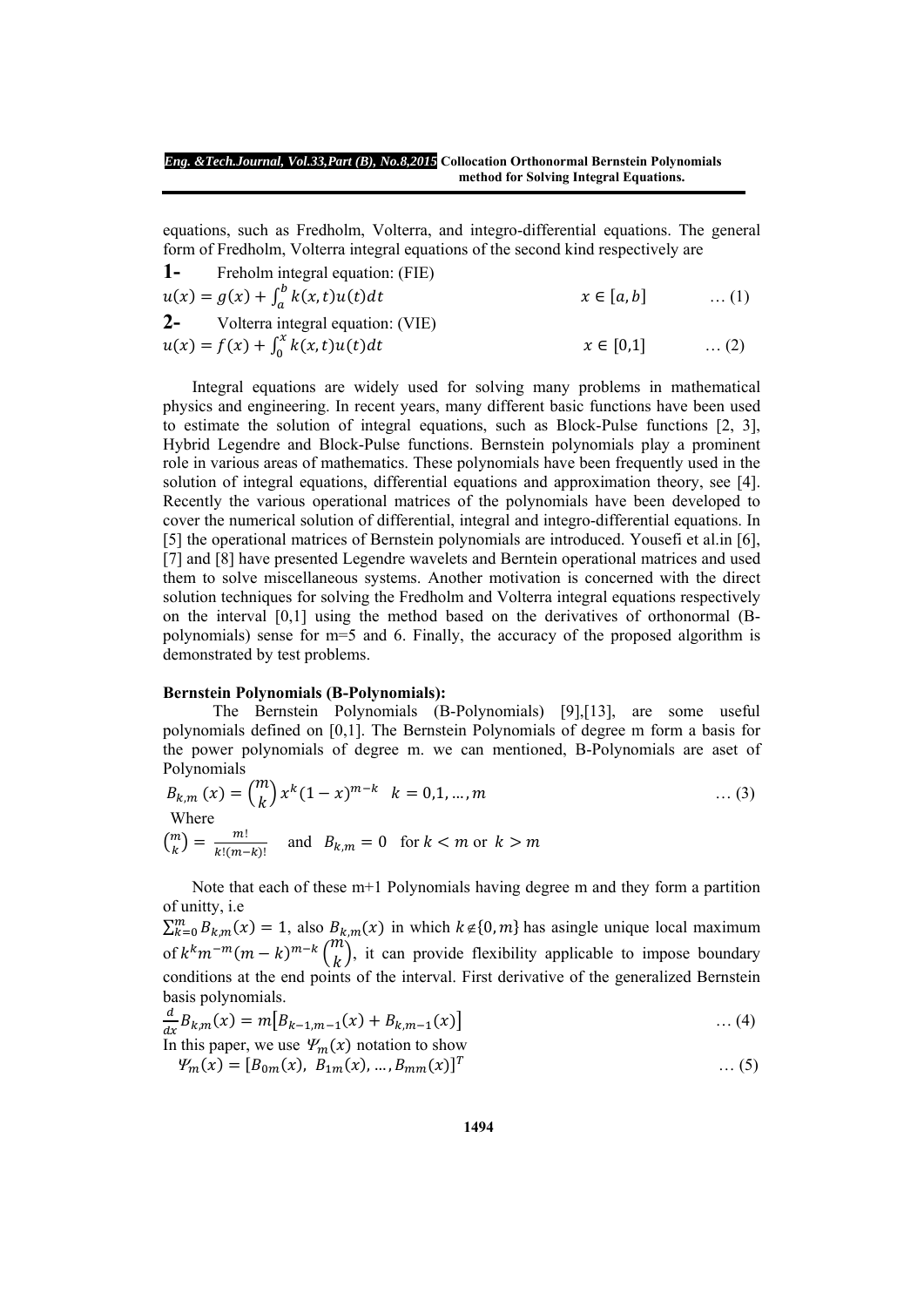Where we can have  $\Psi_m(x) = A_m(x) \Delta_m(x)$  … (6)

That A is the matrix and  $(k + 1)$ <sup>th</sup> row of A is  $A_{k+1} = [0,0, ...^{k \text{ times}}, 0, s_{0}(0, k, m), s_{0}(1, k, m), ..., s_{0}(m, k, m)]$  $=\left[0,0,...^k \text{ times }, 0, (-1)^0 {m \choose k} {m-k \choose 0}, (-1)^1 {m \choose k} {m-k \choose 1},..., (-1)^{m-k} {m \choose k} {m-k \choose m-k} \right] ...$  (7) Where

$$
S_{i,k,m} = (-1)^i \binom{m}{k} \binom{m-k}{i}
$$
  
And  $\Delta_n(x) = \begin{bmatrix} x^0 \\ x^1 \\ \vdots \\ x^m \end{bmatrix}$ ...(8)

Using MATHEMATICA code, the six (B-Polynomials) of degree five over the  $interval[0,1]$ , are given

 $B_{0.5}(x) = (1-x)^5$  $B_{15}(x) = 5x(1-x)^4$  $B_{25}(x) = 10x^2(1-x)^3$  $B_{35}(x) = 10x^3(1-x)^2$  $B_{45}(x) = 5x^4(1-x)$  $B_{55}(x) = x^5$ 

And the seven (B-Polynomials) of degree six over [0,1] are given  $B_{0.6}(x) = (1-x)^6$  $B_{16}(x) = 6x(1-x)^5$  $B_{26}(x) = 15x^2(1-x)^4$  $B_{36}(x) = 20x^3(1-x)^3$  $B_{46}(x) = 15x^4(1 - x)^2$  $B_{56}(x) = 6x^5(1-x)$  $B_{66}(x) = x^6$ 

# **(B-Polynomials) Approximation:**

Let  $u(x)$  is a continuous function on [0,1]. Then  $u(x)$  can be written as  $u(x) =$  $\lim_{m\to\infty}\sum_{k=0}^{m}u\left(\frac{k}{m}\right)B_{km}(x)$  uniformly on the interval  $[0,1]$ .  $u(x) \approx \sum_{k=0}^{m} c_k B_{km}(x) = C^T \varnothing(x)$  (9) Where  $\varnothing^{T}(x) = [B_{0m}(x), B_{1m}(x), \ldots, B_{mm}(x)]$  and  $CF = [c_0, c_1, ..., c_m]$  can be calculated by:  $C^T = \left(\int_0^1 u(x) \phi^T(x) dx\right) Q^{-1},$  ... (10)

Where

Q is an  $(m + 1) \times (m + 1)$  matrix and is said dual matrix of  $\varnothing(x)$  $Q(x) = (\emptyset(x), \emptyset(x)) = \int_0^1 \phi(x) \, \phi^T(x) dx$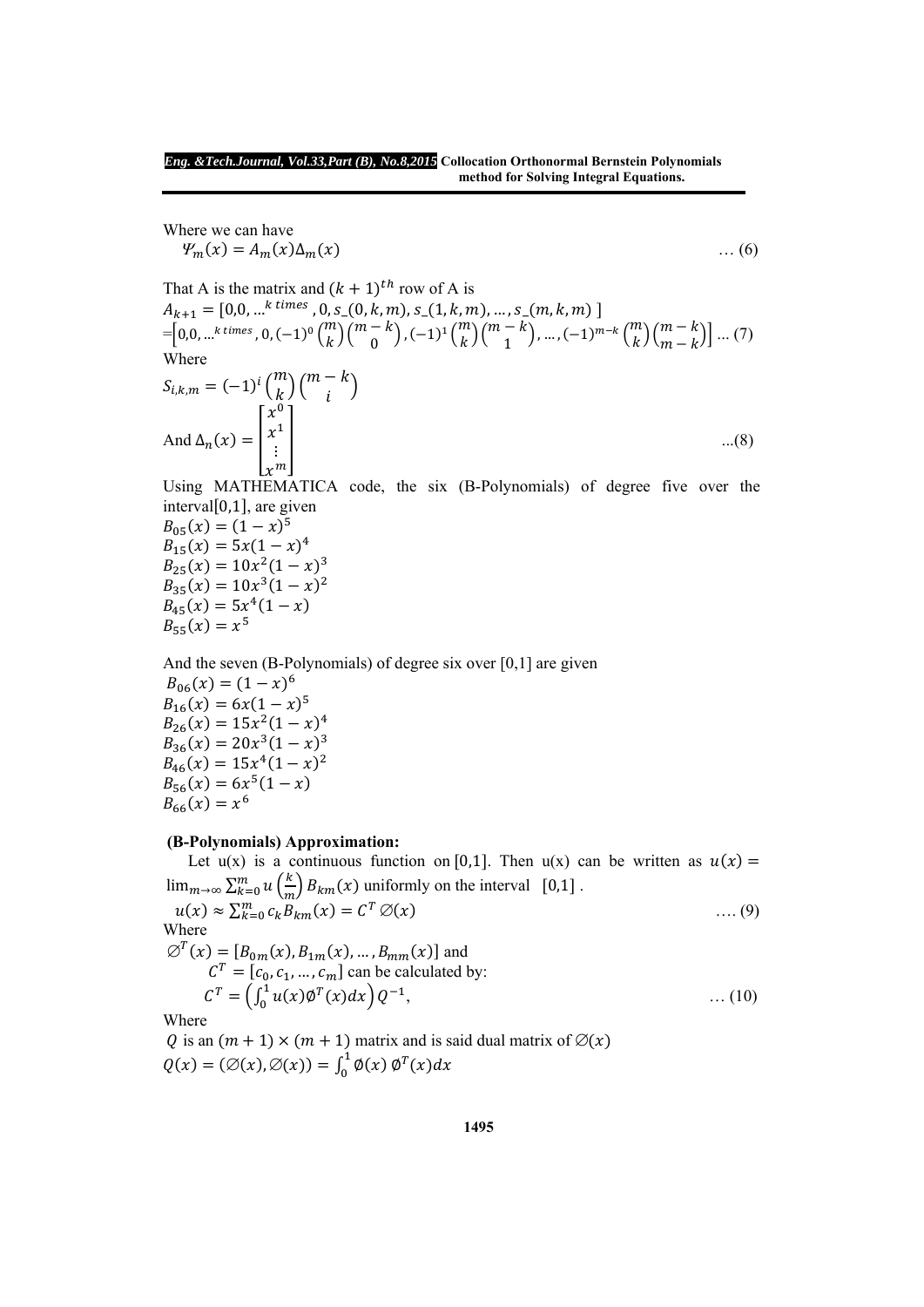$$
= \int_0^1 (A\Delta_n(x)) (A\Delta_n(x))^T dx
$$
  
\n
$$
= A \left[ \int_0^1 \Delta_n(x) \Delta_n^T(x) dx \right] A^T
$$
  
\n
$$
= A H A^T,
$$
...(11)  
\n
$$
H = \begin{bmatrix} 1 & \frac{1}{2} & \cdots & \frac{1}{m+1} \\ \frac{1}{2} & \frac{1}{3} & \cdots & \frac{1}{m+2} \\ \vdots & \vdots & \ddots & \vdots \\ \frac{1}{m+1} & \frac{1}{m+2} & \cdots & \frac{1}{2m+1} \end{bmatrix}
$$
 and  
\n
$$
Q = \begin{bmatrix} Q_1 & 0 & \cdots & 0 \\ 0 & Q_2 & \cdots & 0 \\ \vdots & \vdots & \ddots & \vdots \\ 0 & 0 & \cdots & Q_m \end{bmatrix}
$$
  
\nThe elements of the dual matrix Q, are given explicitly by  
\n
$$
(Q_m)_{k+1,i+1} = \int_0^1 B_{km}(x) B_{lm}(x) dx
$$
  
\n
$$
= {m \choose k} {m \choose i} \int_0^1 (1-x)^{2m-(k+i)} x^{k+i} dx
$$
...(12)  
\nwhere  
\n $k, i = 0, 1, ..., m$ 

# **The Derivative for Orthonormal (B-Polynomials):**

 The representation of the orthonormal Bernstein Polynomials, denoted by  $b_{i5}(x)$ ,  $b_{i6}(x)$  here, was discovered by analyzing the resulting orthonormal polynomials after applying the Gram-Schmidt process on sets of Bernstein polynomials of degree five and six. ang an.<br>Then the following sets of orthonormal polynomials [10], [11].

Then the following sets of orthonormal polynomials [10], [11].  
\n
$$
b_{05}(x) = \sqrt{11}(1-x)^5
$$
\n
$$
b_{15}(x) = 6[5x(1-x)^4 - \frac{1}{2}(1-x)^5]
$$
\n
$$
b_{25}(x) = \frac{18\sqrt{7}}{5}[10(1-x)^3x^2 - 5(1-x)^4x + \frac{5}{18}(1-x)^5]
$$
\n
$$
b_{35}(x) = \frac{28}{\sqrt{5}}[10(1-x)^2x^3 - 15(1-x)^3x^2 + \frac{30}{7}(1-x)^4x - \frac{5}{28}(1-x)^5]
$$
\n
$$
b_{45}(x) = 7\sqrt{3}[5(1-x)x^4 - 20(1-x)^2x^3 + 18(1-x)^3x^2 - 4(1-x)^4x + \frac{1}{7}(1-x)^5]
$$
\n
$$
b_{55}(x) = 6[x^5 - \frac{25}{5}(1-x)x^4 + \frac{100}{3}(1-x)^2x^3 - 25(1-x)^3x^2 + 5(1-x)^4x - \frac{1}{6}(1-x)^5]
$$
\nand\n
$$
b_{06}(x) = \sqrt{13}(1-x)^6
$$
\n
$$
b_{16}(x) = \sqrt{44}[6x(1-x)^5 - \frac{1}{2}(1-x)^6]
$$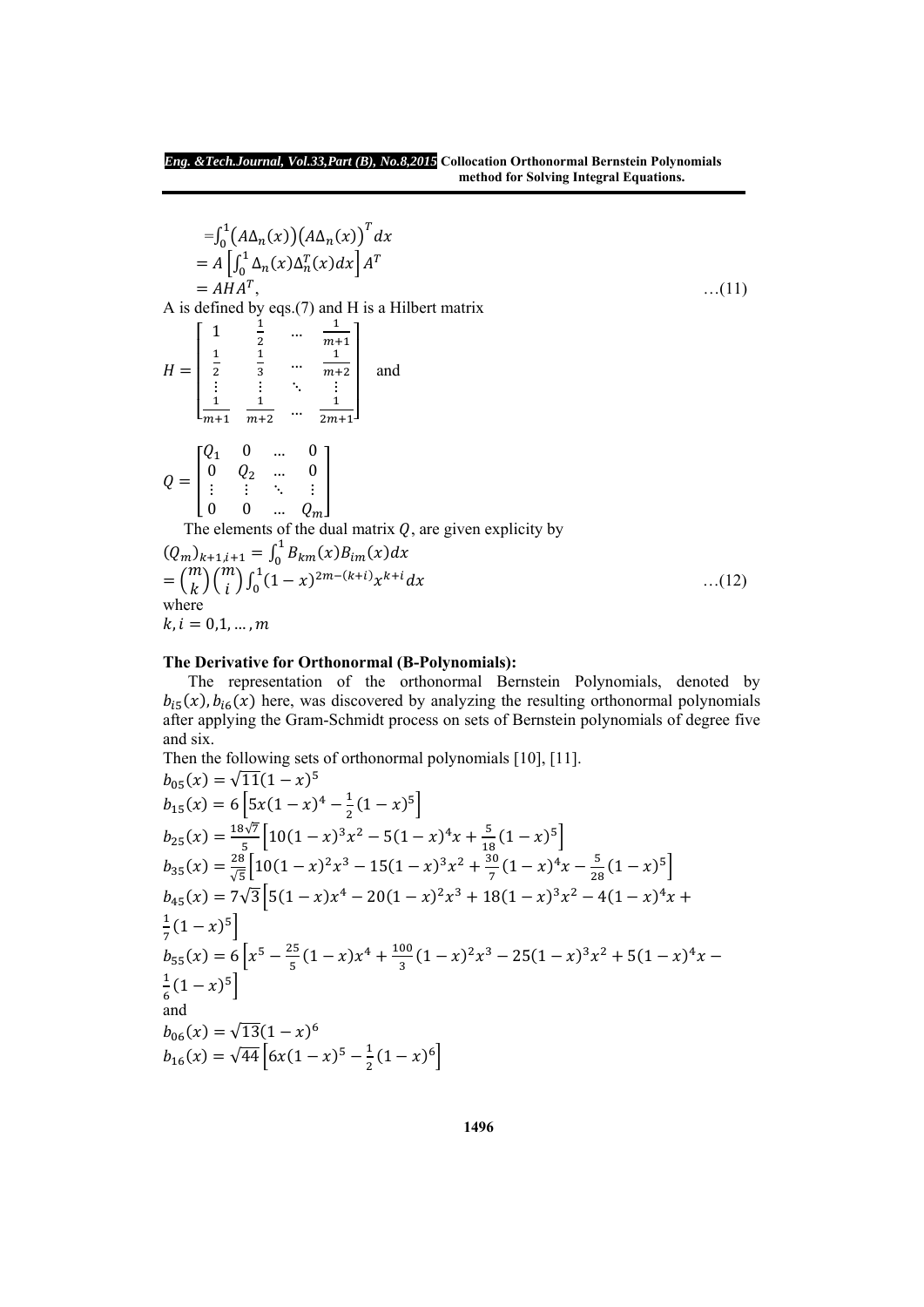$$
b_{26}(x) = 11\left[15(1-x)^4x^2 - 6(1-x)^5x + \frac{3}{11}(1-x)^6\right]
$$
  
\n
$$
b_{36}(x) = \sqrt{252}\left[20(1-x)^3x^3 - \frac{45}{2}(1-x)^4x^2 + 5(1-x)^5x - \frac{11}{66}(1-x)^6\right]
$$
  
\n
$$
b_{46}(x) = \frac{42}{\sqrt{5}}\left[15(1-x)^2x^4 - 40(1-x)^3x^3 + \frac{180}{7}(1-x)^4x^2 - \frac{30}{7}(1-x)^5x + \frac{5}{42}(1-x)^6\right]
$$
  
\n
$$
b_{56}(x) = \frac{28}{\sqrt{3}}\left[6x^5(1-x) - \frac{75}{2}(1-x)^2x^4 + 60(1-x)^3x^3 - 30(1-x)^4x^2 + \frac{30}{7}(1-x)^5x - \frac{3}{28}(1-x)^6\right]
$$
  
\n
$$
b_{66}(x) = 7\left[x^6 - 18(1-x)x^5 + 75(1-x)^2x^4 - 100(1-x)^3x^3 + 45(1-x)^4x^2 - 6t(1-x)^5 + \frac{1}{7}(1-x)^6\right]
$$

 In addition, the explicit representation for the orthonormal Bernstein polynomials as [12]

$$
b_{km}(x) = \left(\sqrt{2(m-k)+1}\right)(1-x)^{m-k} \sum_{i=0}^{k} (-1)^{i} {2m+1-i \choose k-i} {k \choose i} x^{k-i} \dots (13)
$$
  
The eqs(13) can be written in terms of the Bernstein basis functions as

The eqs(13) can be written in terms of the Bernstein basis functions as

$$
b_{km}(x) = \left(\sqrt{2(m-k)+1}\right) \sum_{i=0}^{k} (-1)^i \frac{\binom{2m+1-i}{k-i} \binom{k}{i}}{\binom{m-i}{k-i}} B_{k-i,m-i}(x) \quad \dots (14)
$$

 Any generalized Bernstein basis polynomials of degree m can be written as a linear combination of the generalized Bernstein basis polynomials of degree m+1

$$
B_{k,m}(x) = \frac{m-k+1}{m+1} B_{k,m+1}(x) + \frac{k+1}{m+1} B_{k+1,m+1}(x)
$$
...(15)  
By utilizing eqs (15) the following functions can be written as

By utilizing eqs (15),the following functions can be written as

$$
B_{k,m-1}(x) = \frac{m-k}{m} B_{k,m}(x) + \frac{k+1}{m} B_{k+1,m}(x)
$$
 ... (16)  
and

$$
B_{k-1,m-1}(x) = \frac{m-k+1}{m} B_{k-1,m}(x) + \frac{k}{m} B_{k,m}(x)
$$
...(17)  
Substituting these eqs (16) and (17) into the right hand side of the eqs(4), we get the

following derivatives of Bernstein basis polynomials

 $\boldsymbol{d}$  $\frac{a}{dx}B_{k,m}(x) = (m-k+1)B_{k-1,m}(x) + (2k-m)B_{k,m}(x) - (k+1)B_{k+1,m}(x)$  ...(18) In [10], the derivative of the orthonormal (B-Polynomials) of degree five are introduced as given

$$
b'_{05} = [-5\sqrt{11} B_{05} - \sqrt{11} B_{15}]
$$
  
\n
$$
b'_{15} = [45B_{05} - 15B_{15} - 2B_{25}]
$$
  
\n
$$
b'_{25} = [23\sqrt{7} B_{05} + \frac{121\sqrt{7}}{5} B_{15} + \frac{18\sqrt{7}}{5} B_{25} - \frac{54\sqrt{7}}{5} B_{35}]
$$
  
\n
$$
b'_{35} = \left[\frac{145}{\sqrt{5}} B_{05} - \frac{235}{\sqrt{5}} B_{15} + \frac{78}{\sqrt{5}} B_{25} + \frac{154}{\sqrt{5}} B_{35} - \frac{113}{\sqrt{5}} B_{45}\right]
$$
  
\n
$$
b'_{45} = [-33\sqrt{3}B_{05} + \frac{331\sqrt{3}}{5} B_{15} - \frac{217}{5} B_{25} \frac{126\sqrt{3}}{5} B_{35} + 77\sqrt{3}B_{45} - 35\sqrt{3}B_{55}]
$$
  
\n
$$
b'_{55} = [35B_{05} - 55B_{15} + 63B_{25} + 35B_{35} - 119B_{45} + 105B_{55}]
$$

And in [11] the derivative of the orthonormal (B-Polynomials) for degree six are introduced as given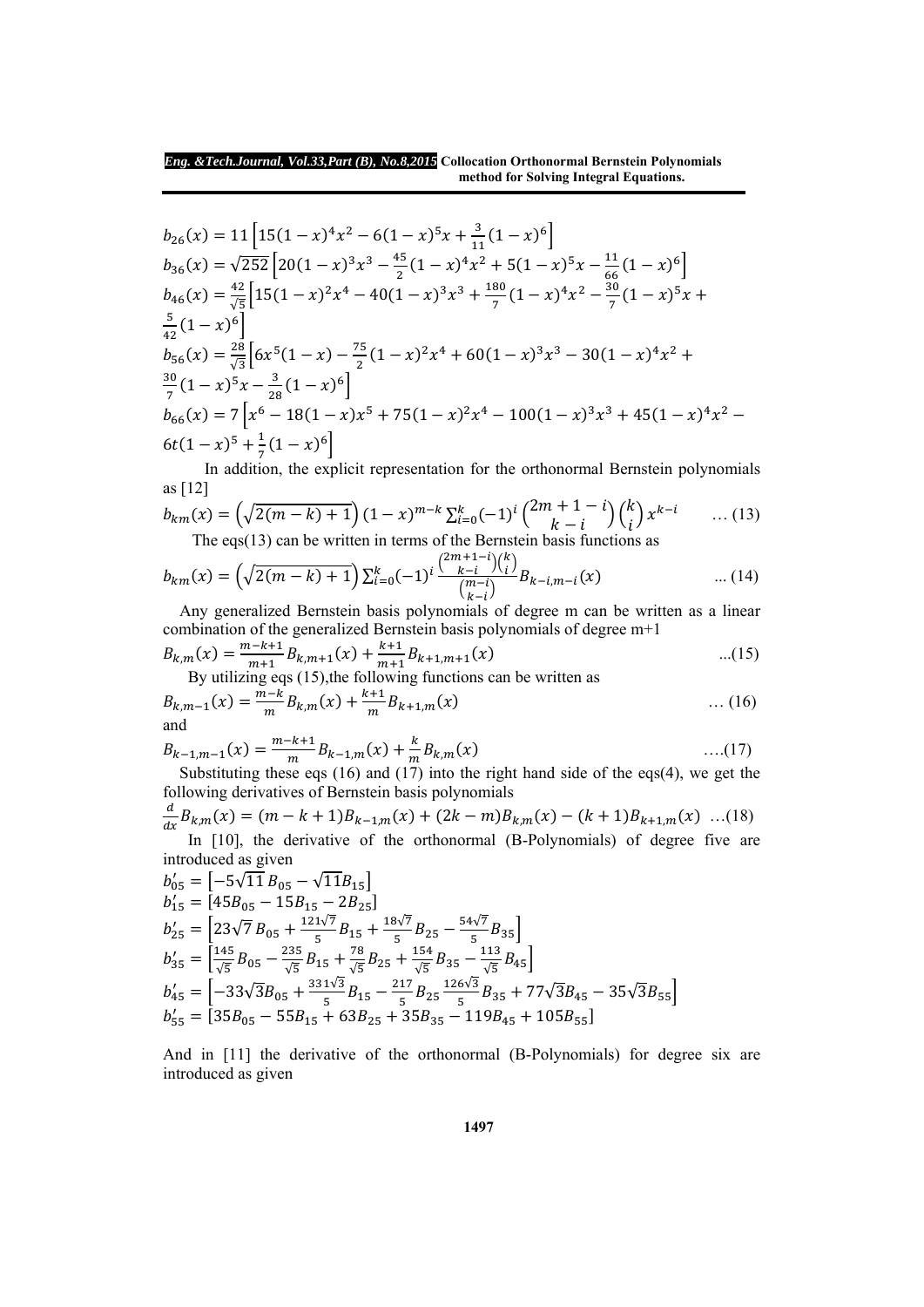$b'_{06} = \left[ -6\sqrt{11} B_{06} - \sqrt{13} B_{16} \right]$  $b'_{16} = \left[ 8\sqrt{11}B_{06} - 7\sqrt{11}B_{16} - 4\sqrt{11}B_{26} \right]$  $b'_{26} = \overline{[-84 B_{06} + 96 B_{16} + B_{26} - 3 B_{36}]}$  $b'_{36} = [36\sqrt{7}B_{06} - 64\sqrt{7}B_{16} + 32\sqrt{7}B_{26} + 27\sqrt{7}B_{36} - 24\sqrt{7}B_{46}]$  $b'_{46} =$  $\left[-42\sqrt{5}B_{06} + 95\sqrt{5}B_{16} - 150.263681B_{26} - 40.24922359B_{36} + 187.8297101B_{46} - 150.263681B_{46} - 10.24922359B_{46} - 1.0029710B_{46} - 1.0029710B_{46} - 1.0029710B_{46} - 1.0029710B_{46} - 1.0029710B_{46} - 1.0029710B_{46} - 1.002$  $42\sqrt{5}B_{56}$  $b_{56}' =$  $\frac{1}{46\sqrt{3}B_{06} - 206.1140461B_{16} + 235.5589098B_{26} - 14\sqrt{3}B_{36} - 242.4871131B_{46} +$  $266.7358244B_{56} - 56\sqrt{3}B_{66}$  $b'_{66} = [-48B_{06} + 132B_{16} - 168B_{26} + 42B_{36} + 168B_{46} - 252B_{56} + 168B_{66}]$ 

#### **Second kind integral equations:**

 In this section, we use Orthonormal Polynomials for solving second kind Fredholm and Volterra integral equations.

1- Fredholm integral equation (FIE):

Where in eq. (1)  $g(x) \in L^2[0,1], k(x,t) \in L^2([0,1] \times [0,1])$  are known and  $u(t)$  is unknown function to be determined.

First we assume the unknown functions<br> $\begin{pmatrix} \omega & c \ \omega & c \end{pmatrix}$  =  $\begin{pmatrix} c & d \ \omega & 1 \end{pmatrix}$  =  $\begin{pmatrix} a & b \ c & d \end{pmatrix}$ 

$$
u_i(x) = C_i^T B(x), i = 1,2,...,n
$$
  
by substituting (19)in (1) we have:  

$$
C_i^T B(x) = g_i(x) + \int_0^1 k_{i,j}(x, t) C_i^T B(t) dt
$$

$$
C_i^T B(x) - \int_0^1 k_{i,j}(x, t) C_i^T B(t) dt = g_i(x)
$$
...(20)

Pick distinct node points  $t_1, t_2, ..., t_n \in [0,1]$ This leads to determining  $\{c_1, c_2, ..., c_n\}$  as the solution of linear system

$$
\sum_{i=1}^{n} C_j \left[ B(x_i) - \int_0^1 k(x_j, t_i) B(t_i) dt \right] = g(x_i)
$$
...(21)

In this paper Collocation points are  $t_i = \frac{i}{n}$  for  $i = 1, 2, ..., n$  so that we have a system of linear equations

$$
L_n X = l_n \text{ where } L_n = \left| B(x_i) - \int_0^1 k(x_j, t_i) B(t_i) dt \right|_{i=0}^n j = 1, 2, ..., n
$$
  
\n
$$
l_n = [g(x_i)], \qquad i = 0, 1, ..., n
$$
  
\n
$$
l_2.
$$
 Volterra integral equation (VIE):

Similarly above section by using Collocation points  $t_i = \frac{i}{n}$  for  $i = 1, 2, ..., n$  $L_n = |B(x_i) - \int_0^x k(x_j, t_i) B(t_i) dt|_{i=0}^n$  $\sum_{i=1}^{n} j = 1,2,...,n$  $l_n = [f(x_i)]$ ,  $i = 0, 1, ..., n$ 

#### **Numerical Results:**

In this section VIE, FIE are considered and solved by the introduced method.

 **Example 1:** Consider the following FIE

$$
u(x) = \sin x + \int_0^1 (1 - x \cos x t) u(t) dt \qquad \qquad \dots (22)
$$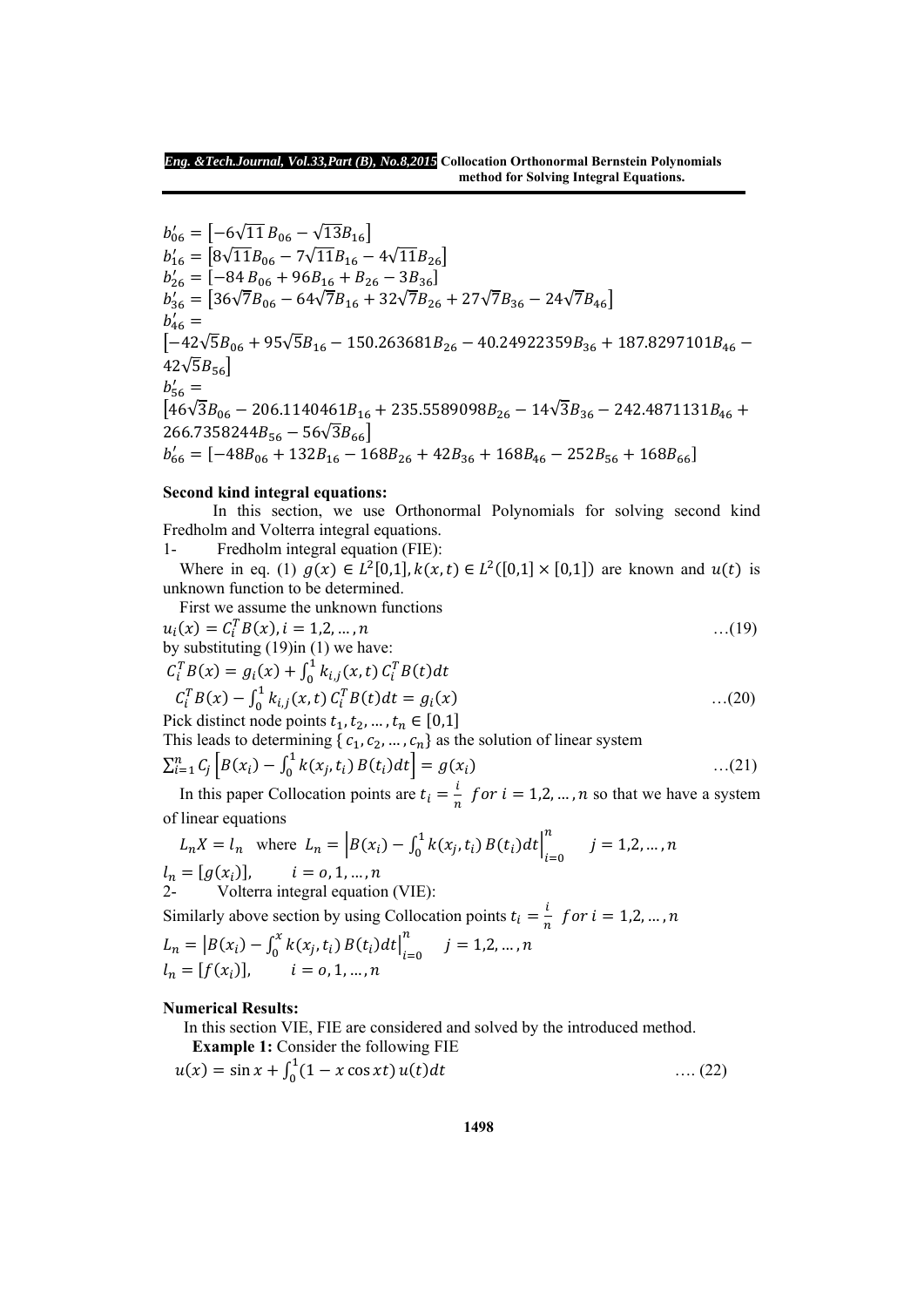The exact solution  $u(x)=1$ . Solving eqs. (20) and (21) we get the values of C <sup>T</sup>  $C=$ 

 $[0.91402903 \quad 0.10091438 \quad 3.48867166 \quad -2.7619172 \quad 3.51373945 \quad 0.15379915 \quad 0.98896685]^{T}$ Table1 shows the numerical results for this example.

| Table (17.50me numerical results for example 1 |                   |                   |                            |  |  |
|------------------------------------------------|-------------------|-------------------|----------------------------|--|--|
| $\mathbf{X}$                                   | Approximat        | Approximat        | <i><b>AbsouteError</b></i> |  |  |
|                                                | solution $b_n(x)$ | solution $B_n(x)$ | $ exact - B_{n6} $         |  |  |
|                                                |                   |                   |                            |  |  |
| $\theta$                                       | 0.91402333        | 0.99993256        | 6.7440e-005                |  |  |
| 0.1                                            | 0.93422123        | 0.99993267        | 6.7330e-005                |  |  |
| 0.2                                            | 0.96878356        | 0.99994532        | 5.4680e-005                |  |  |
| 0.3                                            | 0.96878320        | 0.99994444        | 5.5560e-005                |  |  |
| 0.4                                            | 0.97843933        | 0.99995324        | 4.6760e-005                |  |  |
| 0.5                                            | 0.93270466        | 0.99995417        | 4.5830e-005                |  |  |
| 0.6                                            | 0.99388042        | 0.99996618        | 3.3820e-005                |  |  |
| 0.7                                            | 0.99963715        | 0.99997654        | 2.3460e-005                |  |  |
| 0.8                                            | 0.98888323        | 0.99998790        | 1.2100e-005                |  |  |
| 0.9                                            | 0.99999668        | 0.99999999        | 1.0000e-008                |  |  |
|                                                | 0.99999998        | 1.00000000        | 0.00000000                 |  |  |
|                                                |                   |                   | $M.S. E = 6.7440e-005$     |  |  |
|                                                |                   |                   | L. S. $E=2.1286e-008$      |  |  |

|  |  | Table (1):some numerical results for example 1 |  |  |  |  |
|--|--|------------------------------------------------|--|--|--|--|
|--|--|------------------------------------------------|--|--|--|--|

**Example 2:** Consider the following FIE

$$
u(x) = e^{-x} - \int_0^1 xe^t u(t) dt
$$

the exact solution  $u(x) = e^{-x} - \frac{x}{2}$ . Solving eqs(20) and (21) we get the values of C<sup>T</sup>  $C=[1 \quad 1.13944655 \quad -0.05603088 \quad 0.85196593 \quad -0.13491534 \quad 0.11655846 \quad -0.16383600]^T$ Table2 shows the numerical results for this example.

| $\mathbf{x}$ | <b>Exact solution</b> | Approximate<br>solution $b_n(x)$ | Approximate<br>solution $B_n(x)$ | <b>AbsouteError</b><br>$\left  exact-B_{n6}\right $ |  |
|--------------|-----------------------|----------------------------------|----------------------------------|-----------------------------------------------------|--|
|              |                       |                                  |                                  |                                                     |  |
| $\theta$     | 1                     | 1                                | 1                                | 0.00000000                                          |  |
| 0.1          | 0.85483742            | 0.94188967                       | 0.85488967                       | 0.00005225                                          |  |
| 0.2          | 0.71873075            | 0.76843118                       | 0.71811760                       | 0.00008101                                          |  |
| 0.3          | 0.59081822            | 0.59503874                       | 0.59081874                       | 0.00000052                                          |  |
| 0.4          | 0.47032005            | 0.46240281                       | 0.47032115                       | 0.00000110                                          |  |
| 0.5          | 0.35653066            | 0.35230187                       | 0.35653066                       | 0.00352200                                          |  |
| 0.6          | 0.24881164            | 0.24605093                       | 0.24880053                       | 0.00001111                                          |  |
| 0.7          | 0.14658530            | 0.13907957                       | 0.14658510                       | 0.00000020                                          |  |
| 0.8          | 0.04932896            | 0.04047384                       | 0.04932895                       | 0.00000001                                          |  |
| 0.9          | $-0.04343034$         | $-0.04663478$                    | $-0.04343155$                    | 0.00000121                                          |  |
|              | $-0.13212056$         | $-0.16383600$                    | $-0.13212056$                    | 0.00000000                                          |  |
|              | $M.S.E = 0.00352200$  |                                  |                                  |                                                     |  |
|              | L. S. $E=0.00000000$  |                                  |                                  |                                                     |  |

**Table(2): some numerical results for example 2**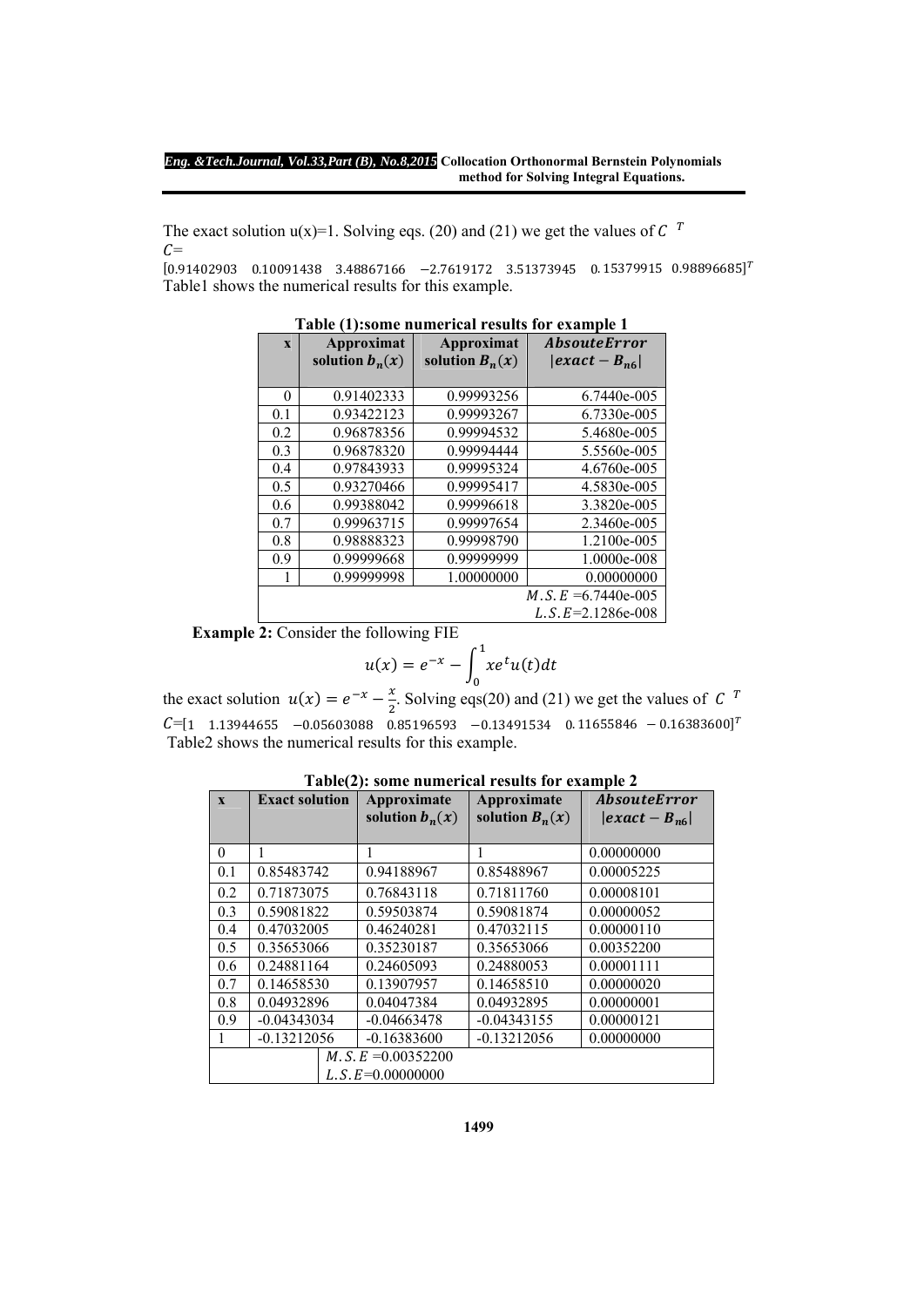

**Figure(2) of example3** 

 **Example 3:** Consider the following VIE

 $u(x) = x - \int_0^x (x - t)u(t)dt$  ...(23)

The exact solution  $u(x) = \sin x$ . Table (3) shows the numerical results for this example(3)  $C=$ 

 $[0$  0.15606151 0.37680718 0.40682330 0.73751386 0.68080388 0.84172197]<sup>T</sup>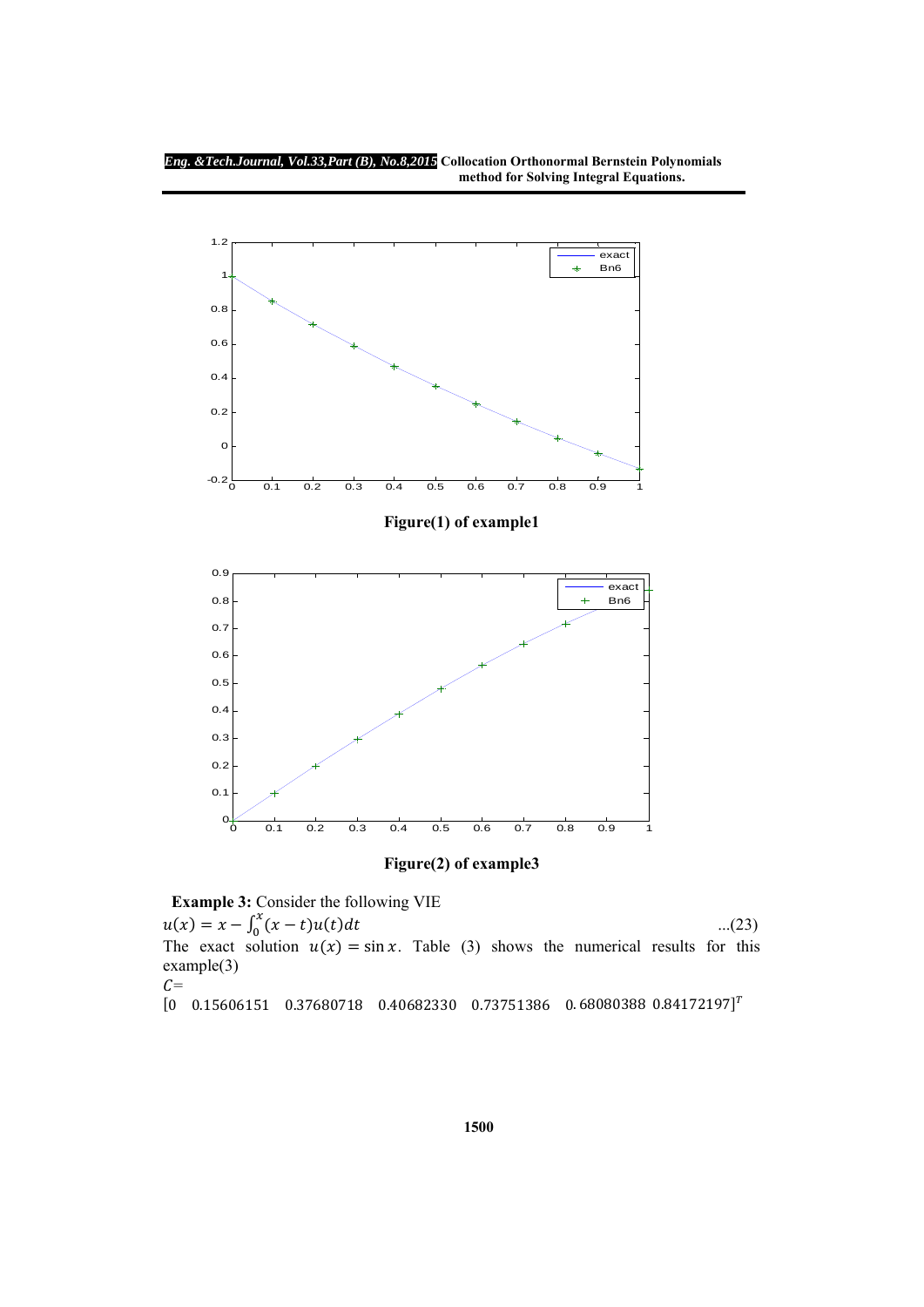| $\mathbf{x}$ | Exact<br>solution | Approximat<br>solution $b_n(x)$ | Approximat<br>solution $B_n(x)$ | <i><b>AbsouteError</b></i><br>$\left  exact-B_{n6}\right $ |
|--------------|-------------------|---------------------------------|---------------------------------|------------------------------------------------------------|
|              |                   |                                 |                                 |                                                            |
| $\theta$     | 0.00000000        | 0.00000000                      | 0.00000000                      | 0.00000000                                                 |
| 0.1          | 0.09983342        | 0.09924030                      | 0.09983389                      | 0.00000059                                                 |
| 0.2          | 0.19866933        | 0.19972478                      | 0.19865878                      | 0.00001055                                                 |
| 0.3          | 0.29552021        | 0.29617066                      | 0.29552053                      | 0.00000065                                                 |
| 0.4          | 0.38941834        | 0.38930420                      | 0.38941820                      | 0.00000014                                                 |
| 0.5          | 0.47942554        | 0.47990931                      | 0.47942560                      | 0.00000048                                                 |
| 0.6          | 0.56464247        | 0.56604342                      | 0.56604342                      | 0.00140095                                                 |
| 0.7          | 0.64421769        | 0.64342047                      | 0.64342047                      | 0.00007972                                                 |
| 0.8          | 0.71735609        | 0.70896119                      | 0.71732785                      | 0.00008394                                                 |
| 0.9          | 0.78332691        | 0.76751046                      | 0.78331110                      | 0.00001581                                                 |
| 1            | 0.84147098        | 0.84172197                      | 0.84147073                      | 0.00000025                                                 |
|              |                   | $M.S.E = 0.00140095$            |                                 |                                                            |
|              |                   | $L.S. E=0.00000000$             |                                 |                                                            |

**Table(3):some numerical results for example 3** 

# **CONCLUSION:**

 In this work, VIE, FIE have been solved by using Bernstein basis polynomials of degree m in collocation method. Comparison of the approximate solutions and the exact solutions show that the proposed method is efficient tool. Illustrative examples are included to demonstrate the validity and applicability of the technique.

#### **REFERENCES:**

[1] S.Swarup,"Integral equations (Krishna Prakanshan Media Prt.Ltd,  $15^{th}$  Editions, 2007). [2] K. Maleknejad, S.Sohrab1, B. Bevenj1-,"Application of D-BPFS to nonlinear integral equation", Commun Non linear Sci Number Simulat, 15,PP. 527-535,2010.

[3] K.Maleknejad, M.Mordad, B.Raimi,"Anumerical method to solve Fredholm Volterra integral equations two dimensional spaces using Block Pulse Functions and operational Matrix ", Journal of Computational and Applied Mathematics, 2010.

[4] E. H.Doha, A.H.Bhrawy, M.A.Saher, "On the derivatives of Bernstein Polynomials: An application for the Solution of high even-order differential equations, Boundary Value Problems Vol, 2011, Article I D & 29543,16 pages doi: 10.1155/2011/829543,2011.

[5] S. A. Yousefi, M. Behroozifar, "Operational matrices of Bernstein Polynomials and their applications, Int. J. Syst.Sci.41 (6) (2010) 709-716.

 [6] S. A. Yousefi and H. Jafari and M. A. Firooz jaecard. S. Momani and C.M.Khaliqued, "Application of Legendre wavelets for solving fractional differential equations, "Comput. Math. Appl. 62, 1038-1045 (2011).

[7] S. A. Yousefi and M.Behroozifar and M. Dehghan, "Numerical Solution of the nonlinear age-structured population models by using the operational matrices of Bernstein polynomials", Appl. Math. Modell. 36, 945-963 (2012).

 [8] S.A.Yousefi and M. Behroozifar and M. Dehghan, " The Operational matrices of Bernstein Polynomials for Solving the Parabolic equation subject to specification of the ma ss, J. Comput. Appl.Math. 335, 5272-5283 (2011).